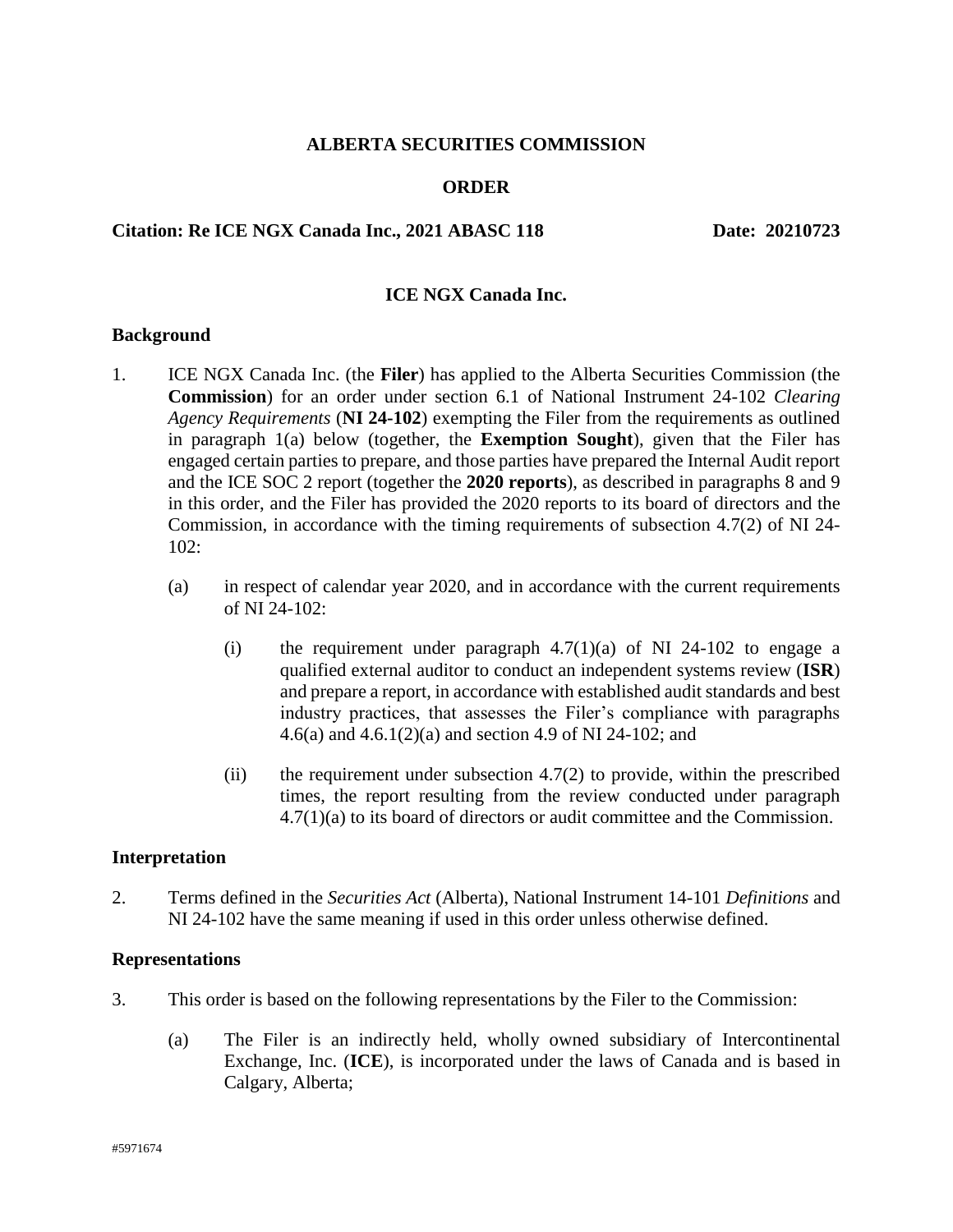- (b) The Filer is in the business of operating an exchange and a clearing agency, acting as central clearing counterparty (**CCP**) for North American energy trading products;
- (c) The Filer is:
	- (i) in Alberta, recognized by the Commission as an exchange and a clearing agency;
	- (ii) in the United States, registered with the Commodity Futures Trading Commission as a Foreign Board of Trade and a Derivatives Clearing Organization;
	- (iii) in Ontario, exempted by the Ontario Securities Commission from registration as a commodity futures exchange under the *Commodity Futures Act* (Ontario), and from recognition as an exchange under the *Securities Act* (Ontario);
	- (iv) in the European Union, recognized by the European Securities and Markets Authority as a third-country CCP; and
	- (v) in the United Kingdom (**UK**), entered into the Bank of England's Temporary Recognition Regime for non-UK CCPs;
- (d) The Filer has been granted exemptive relief by the applicable securities regulatory authority in certain other jurisdictions in Canada, permitting the Filer to carry on its business in the respective jurisdictions, and the Filer is in material compliance with any terms and conditions of such exemptive relief;
- (e) Subject to the matter that this order relates to, the Filer is not materially in default of securities legislation.
- 4. Prior to amendments to NI 24-102 and related changes to the Companion Policy to NI 24- 102 (**24-102CP**) that came into effect on June 19, 2020 (collectively, the **Amendments**):
	- (a) subsection 4.7(1) of NI 24-102 required a recognized clearing agency to annually engage a qualified party to conduct an ISR and vulnerability assessment and prepare a report, in accordance with established audit standards and best industry practices to ensure that the clearing agency was in compliance with paragraph 4.6(a) and section 4.9 of NI 24-102, as those requirements were prior to the Amendments; and
	- (b) subsection 4.7(2) of NI 24-102 required the clearing agency to provide, within the prescribed times, the report resulting from the review conducted under subsection 4.7(1) to its board of directors or audit committee and the Commission.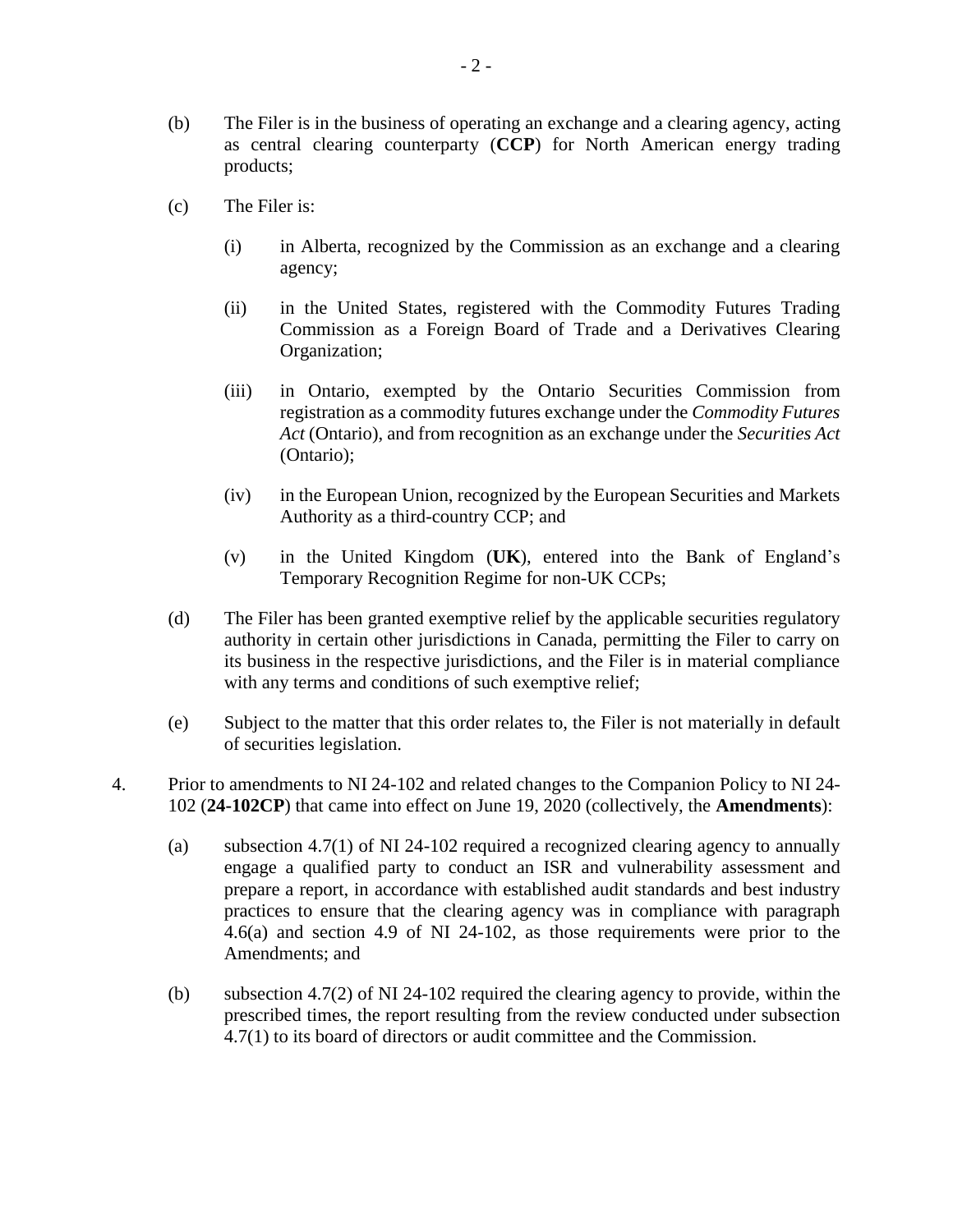- 5. Prior to the Amendments, the Filer satisfied the requirements, as they were then:
	- (a) under subsection 4.7(1) of NI 24-102 by engaging a qualified party, as described under subsection 4.7(1) of 24-102CP, to conduct an ISR and prepare a report that satisfied the requirements of subsection 4.7(1) of NI 24-102; and
	- (b) under subsection 4.7(2) of NI 24-102 by providing, within the prescribed times, the report resulting from the review conducted under subsection 4.7(1) to its board of directors and the Commission.
- 6. As a result of the Amendments, effective June 19, 2020:
	- (a) paragraph 4.7(1)(a) requires a recognized clearing agency, on a reasonably frequent basis and, in any event, at least annually, to engage a qualified external auditor to conduct an ISR and prepare a report, in accordance with established audit standards and best industry practices, that assesses the clearing agency's compliance with paragraphs  $4.6(a)$  and  $4.6.1(2)(a)$  and section  $4.9$  of NI 24-102; and
	- (b) subsection 4.7(2) requires the recognized clearing agency to provide, within the prescribed times, the report resulting from the review conducted under paragraph 4.7(1)(a) to its board of directors or audit committee and the Commission.
- 7. Audit plans for ICE and the Filer were already established for 2020 and in progress by the time the Amendments came into effect. As a result, the Filer is unable to reasonably satisfy the current requirements under paragraph  $4.7(1)(a)$  and subsection  $4.7(2)$  of NI 24-102 for 2020, specifically to engage a qualified external auditor to conduct the ISR and prepare the required report to be delivered in accordance with the requirements of subsection 4.7(2).
- 8. For 2020, the Filer engaged a qualified party, as described under subsection 4.7(1) of 24- 102CP, to conduct the ISR and prepare the required report, (the **Internal Audit report**) as required under subsection 4.7(1) of NI 24-102, as each of NI 24-102 and 24-102CP was prior to the Amendments.
- 9. As a result of further integration of the Filer's systems and operations with ICE, certain of the Filer's controls relevant to the ISR and related report were tested as part of the ICE 2020 Systems and Organization Controls 2 report (the **ICE SOC 2 report**), which was prepared by a qualified external auditor.
- 10. The Filer believes that the combined scope of the ISR conducted by the qualified party engaged by the Filer for 2020 and the ICE SOC 2 report prepared by a qualified external auditor satisfies the scope of the ISR required for 2020 under subsection 4.7(1) of NI 24- 102, both prior to and after the Amendments.
- 11. The Filer provided both the Internal Audit report and the ICE SOC 2 report to its board of directors and to the Commission, in accordance with the timing requirements currently prescribed in subsection 4.7(2) of NI 24-102.